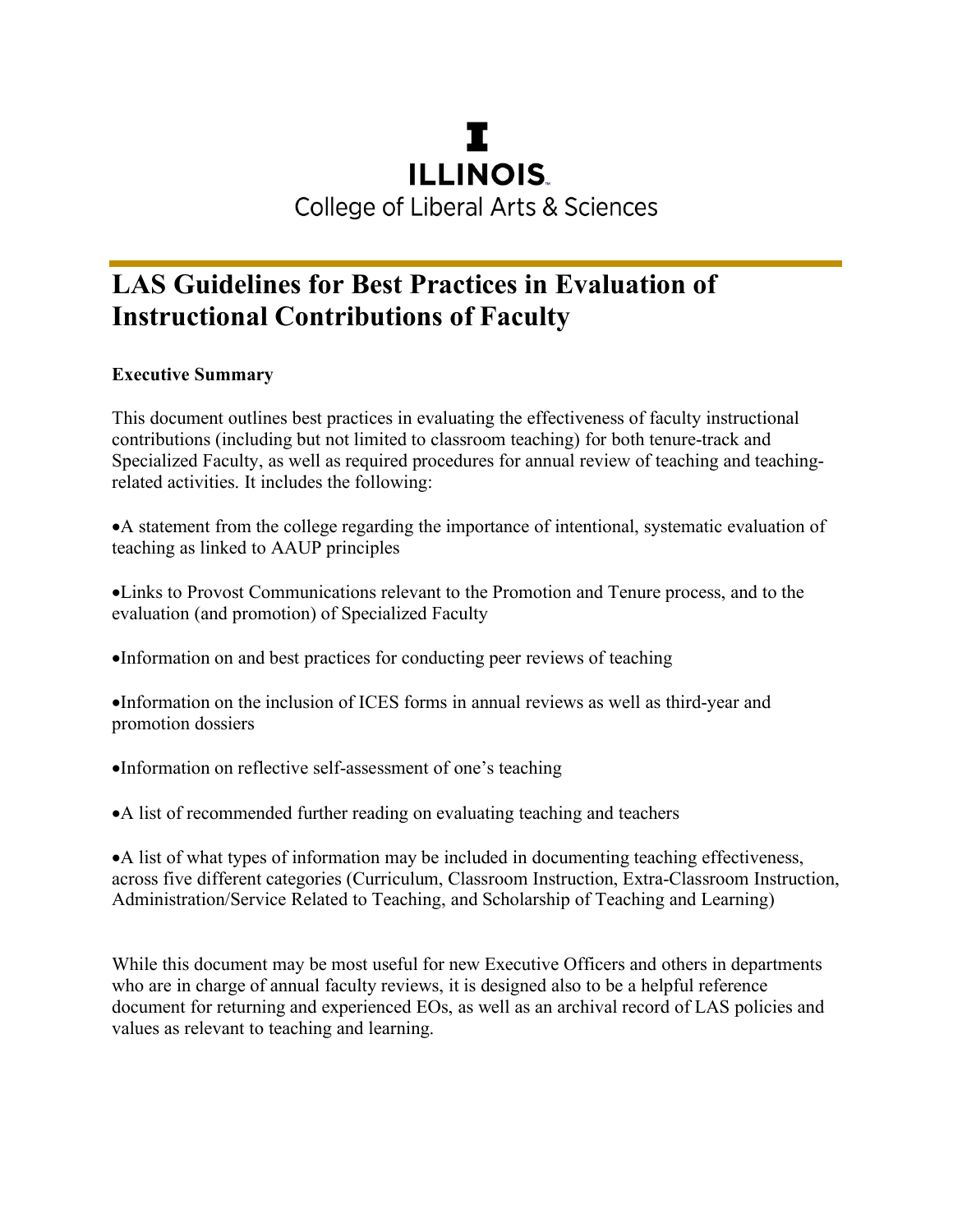#### **Introduction**

As the largest and most diverse college at Illinois, enrolling 99.9% of all students in one or more courses during their time on campus, the College of Liberal Arts and Sciences (LAS) values excellence in teaching alongside excellence in research. From its annual teaching awards to its recognition of outstanding junior faculty through the LEAP initiative, LAS is committed to providing the highest quality educational experiences for students enrolled in General Education offerings, undergraduate major and minor requirements and electives, and graduate courses.

To that end, we recognize the importance of the longstanding principles outlined in the AAUP *Statement on Teaching Evaluation* (1975), which may be summed up in four main points:

- 1. That any and all department, college, and/or university-level expectations, criteria, and procedures for the evaluation of teaching be clear and accessible to all faculty;
- 2. That accurate and systematically collected data on faculty teaching be put into institutional context (as relevant to support, resources, and types of teaching done) in order to be assessed fairly and without unwarranted assumptions or conclusions;
- 3. That differing measures of evaluation emphasize different aspects of the classroom experience and are thus each part of a fuller portrait of teaching effectiveness; these measures include student evaluation forms/questionnaires (perception), peer evaluations (observation), and self-evaluation (reflection), as well as, where applicable, outside opinions (external review). For this reason, "faculty members should have a primary though not exclusive role in evaluating an individual faculty member's performance as a teacher" (*Statement* 202);
- 4. That evaluation of teaching is beneficial for both faculty development and instructional effectiveness, and that distinguished teaching resulting from the evaluation of faculty should be recognized accordingly; in other words, that evaluation is not a simply punitive mechanism but also an opportunity for pedagogical growth, and recognition of excellence.

This LAS guidelines document is designed to help Executive Officers engage in these best practices regarding regular and systematic evaluation of the instructional contributions of tenuretrack and tenured faculty, which includes but is not limited to classroom teaching of undergraduate and graduate students. Progress and improvement in instructional effectiveness can most easily be documented by systematic review and regular communication with faculty about their strengths and weaknesses; this document outlines those review components.

Below, we outline the three internal types of evaluation noted by the AAUP in its *Statement*, and provide resources for best practices in completing each of these in LAS units, per the calendar for required evaluation of faculty teaching. As noted below, some of these practices are more or less applicable to tenure-track or Specialized Faculty members, but each department should maintain and publicize its specific processes for evaluation of instruction for each category of faculty it employs. In providing these guidelines for best practices, LAS recognizes the importance of quality, innovative instruction for all students on campus, and seeks to promote a culture that values teaching and rewards excellence in the classroom and in other instructional settings.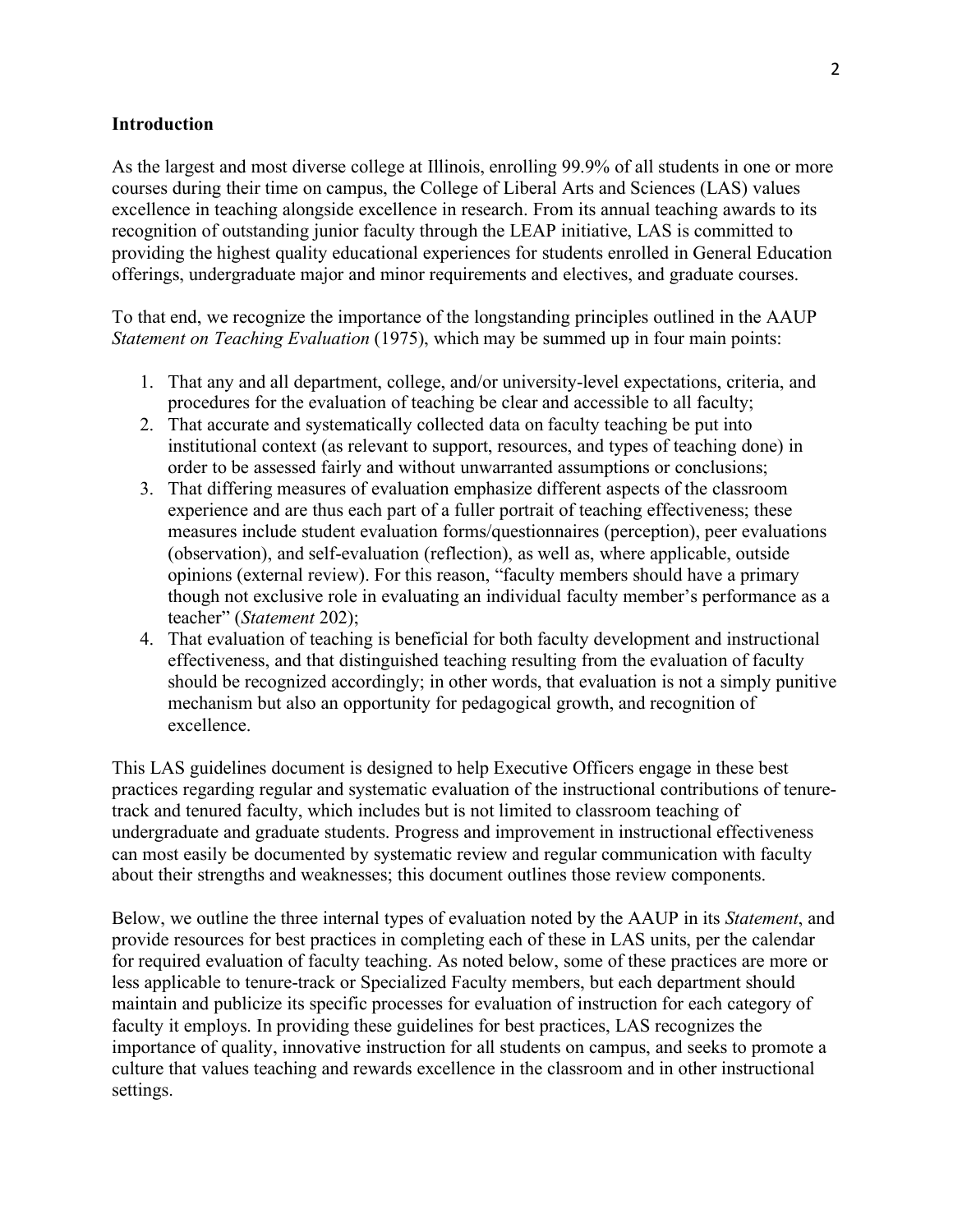#### **I. Occasions for Evaluation**

As outlined by the Office of the Provost, there are three occasions for which a tenure-track faculty member's teaching must be reviewed or evaluated by the department and/or the college and university, and two occasions for Specialized Faculty. These are:

#### **A. For Tenure-Track Faculty:**

#### *Annual Evaluations*, as outlined in Communication #21

(https://provost.illinois.edu/policies/provosts-communications/communication-21-annualfaculty-review/).

As part of a department's annual review of faculty for both merit considerations and overall effectiveness and potential improvement, departments should ask that faculty members write a brief overview of their contributions to teaching, including information about Q1 and Q2 scores on any **ICES forms** and any specific improvements or changes made to teaching during the year under review. In addition, departments should provide opportunities for **peer review** of teaching in each of the six years of the probationary period leading up to tenure review.

#### *Third-Year Review*, as outlined in Communication #13

(https://provost.illinois.edu/policies/provosts-communications/communication-13-review-offaculty-in-year-three-of-the-probationary-period/)

Third-year review is an important milestone in a tenure-track faculty member's career, one that includes a review by LAS of both research and teaching progress as well as a summary of the previous annual reviews by the EO, indicating in particular any difficulties in progress in research or teaching. For third-year review, both peer evaluations and ICES data for Questions 1 and 2, from all courses taught prior to the point of the review, **must be included** in the review packet. The third-year review should ideally include three or more peer evaluations, summarized by the EO, as well as a self-assessment of teaching by the candidate.

#### *Promotion and Tenure*, as outlined in Communication #9

(http://provost.illinois.edu/policies/provosts-communications/communication-9-promotion-andtenure/)

Promotion and tenure (and promotion to full professor) is the most critical juncture in a faculty member's career; as such, the packet for promotion and tenure must include a summary of all of the teaching evaluation items in the third-year review (and any others conducted subsequent to it) as well as external letters of review regarding the candidate's research, plus all ICES score information. The promotion and tenure packet should contextualize teaching effectiveness, particularly in the case of courses commonly ranked low by students across multiple instructors, and should clearly assess the candidate's success as a teacher as well as a researcher.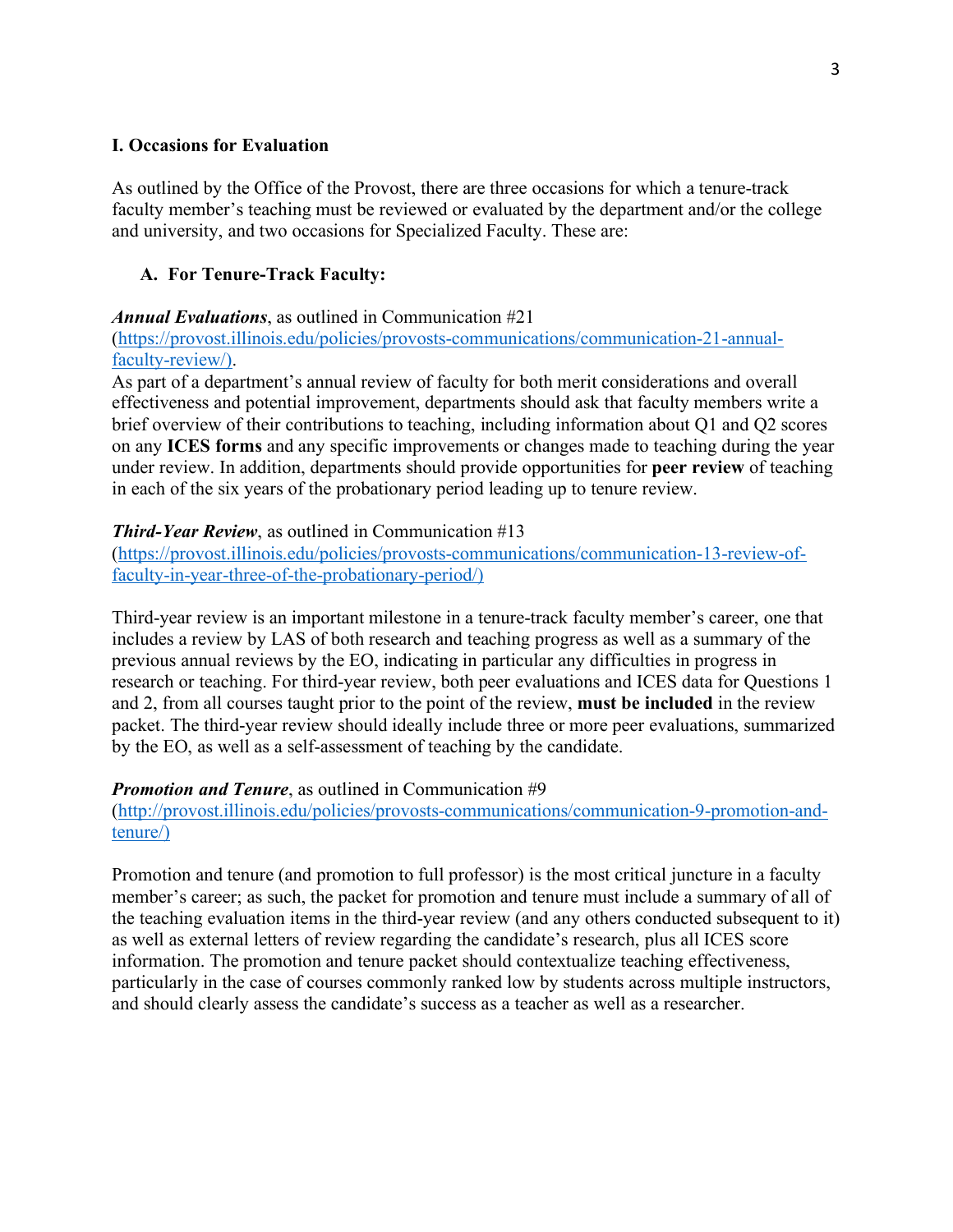### **B. For Specialized Faculty:**

#### *Annual Evaluations:*

The above processes for annual reviews (ICES forms, peer review) should also be used to evaluate the teaching of Specialized Faculty members each academic year, with particular attention to excellence in teaching as the primary criterion for reappointment. Annual reviews must be conducted for Specialized Faculty per Communication #25, which can be found here: https://provost.illinois.edu/files/2017/09/Provost-Comm-No-25-Specialized-Faculty.pdf

#### *Promotion:*

For general promotion procedures for Specialized Faculty, see the guidelines in Communication #26: https://provost.illinois.edu/policies/provosts-communications/communication-26 promotion-to-teaching-research-or-clinical-associate-or-full-professor-titles/. In addition to what is in these Provost's guidelines, each unit should also have a document outlining its specific departmental procedures for promoting Specialized Faculty.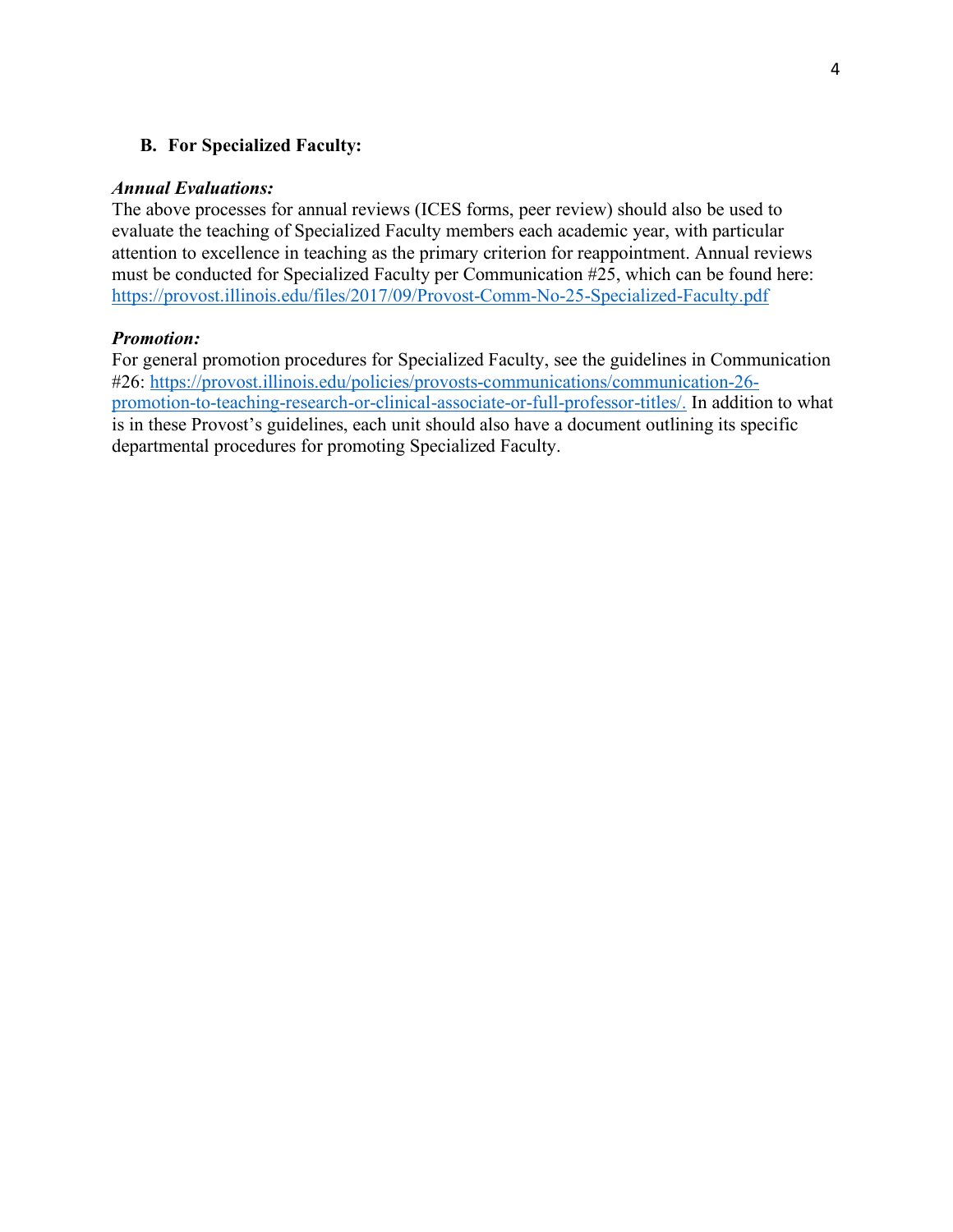#### **II. Types of Evaluation**

Each of the above processes, as noted, involves multiple measurements of teaching, including but not limited to: ICES surveys completed by enrolled students, faculty (peer) review of teaching by fellow UIUC colleagues (and external review of teaching where applicable, e.g. Specialized Faculty promotion cases), and self-assessment of teaching by the faculty member him or herself. The following briefly outlines what each of these measurements entails, with links to resources for more information. Additional artifacts that may document teaching excellence are listed in the Appendix to this document.

### **A.** *ICES (Instructor and Course Evaluation System) forms*

**All** tenure-track and Specialized Faculty members, as well as graduate teaching assistants (at the direction of their supervising course faculty, where applicable) should distribute or in the case of online forms make available electronically, **ICES** (Instructor and Course Evaluation System) forms **near the close of each semester** in which a course is taught. ICES scores are required for all tenure and promotion files per Provost Communication #9. Beyond this use of ICES scores, however, student feedback collected in the surveys (including written comments) can be valuable for faculty, providing students with an opportunity to further engage in and reflect upon their own learning. Therefore, the use of ICES forms should be an ongoing, iterative process that engages students in relation to instructors' individual goals for teaching improvement and professional development, and should be an occasion for dialogue between faculty and their respective EOs.

Faculty members who are interested in capturing student feedback that is more specific to individual course or instructor goals may also design and distribute their own alternative course surveys or evaluation forms that are specific to a course or courses, which may augment or complement ICES or other institutional student-centered measurements. If faculty members choose this method, they should follow collection procedures that protect students' identity and confidentiality in the evaluation process.

Finally, departments and faculty may work with CITL to design or redesign the questions in their disciplinary "core". For frequently asked questions about ICES form content and design, and the process of using ICES, please see http://citl.illinois.edu/citl-101/measurementevaluation/teaching-evaluation/teaching-evaluations-(ices)/ices-faq.

## **B.** *Faculty (Peer) Review—internal and/or external*

While institutional student course surveys (here, ICES) capture one important audience and provide useful data on student perceptions of courses and of individual teaching methods, they can also reproduce and perpetuate biases, especially toward women faculty members and faculty members of color (see section IV of this document for selected further readings on this topic, and others related to teacher evaluation). Therefore, they should **not** be the sole measure of teaching excellence, but instead, one of multiple measures put into a larger context. **Faculty peer review**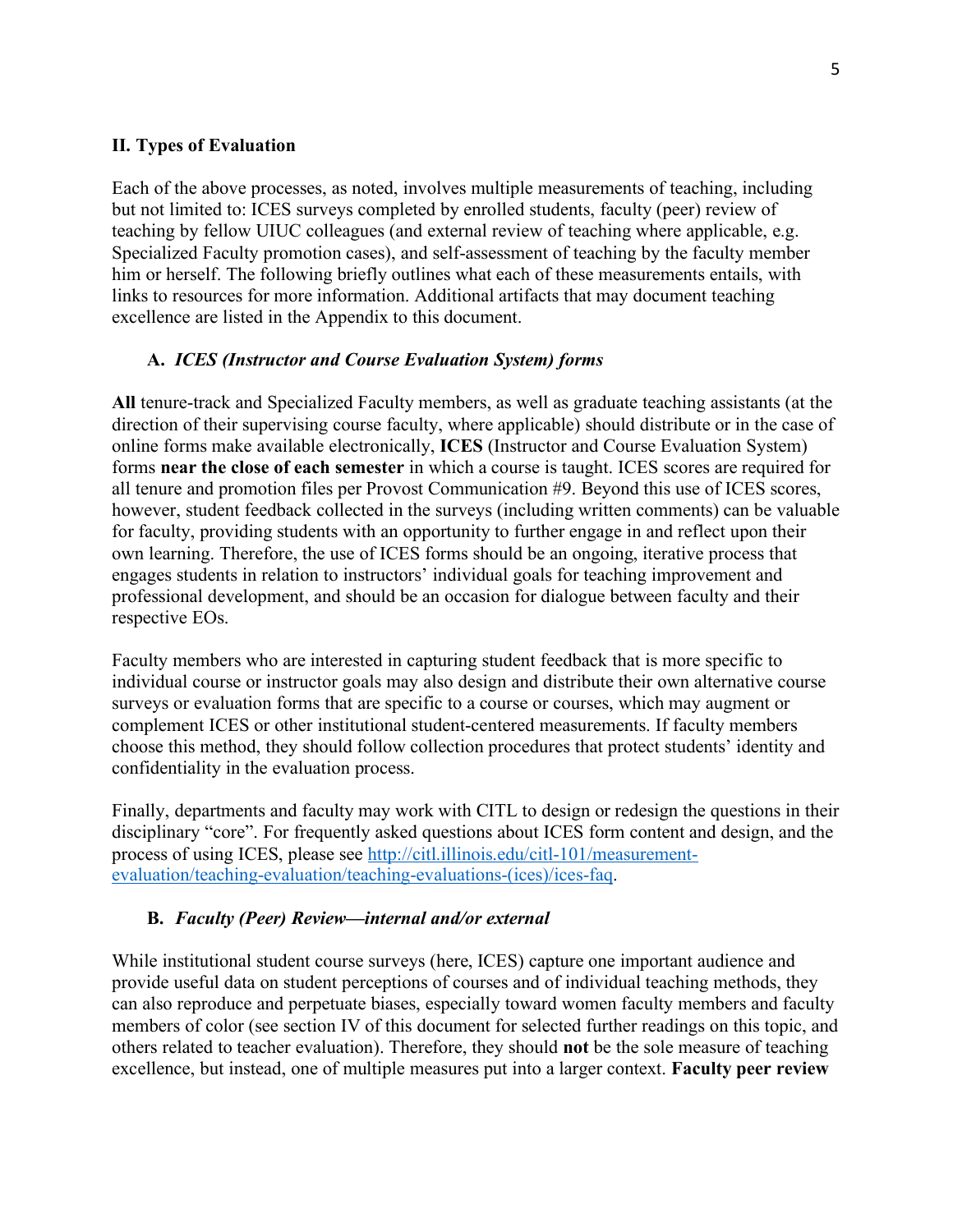is one such important measure, as it is a contextual, professional perspective on how a faculty member's teaching succeeds in the context of larger pedagogical aims and disciplinary norms.

Each pre-tenure faculty member should be observed **multiple times before** both the third year review and before application for tenure and promotion to Associate Professor. In addition, Specialized Faculty members and graduate students with teaching responsibilities should be observed on a regular cycle to ensure that their development and growth as teachers is being supported by their departments, and to identify any classroom instructional issues relevant to reappointment. All persons with teaching responsibilities in a department should have at their disposal a mechanism for peer review—whether it be formal (included as part of an annual, third-year, or promotion and tenure review) or informal (done outside official review cycles by colleagues or mentors)—and should be able to use these peer reviews to both improve their teaching and create a portfolio of positive reviews for occasions such as teaching awards and other internal or external recognitions of teaching excellence.

#### **Best practices for peer review** dictate that:

- 1. The faculty member being observed choose the course that will be visited, and the date of the visit (within parameters of availability for both the faculty member and the peer doing the observation);
- 2. The faculty member be notified no later than one week prior to the visit of the impending observation, and, if possible, be provided with any specific questions the peer has regarding the course or the observation;
- 3. The peer doing the observation have a copy of the faculty member's syllabus and at least a brief sketch of what will happen during the class period that he or she is observing;
- 4. Within a reasonable period of time following the classroom observation, the faculty member be provided with a written overview of the visit, including any specific suggestions for improvement. This should be in the form of a letter dated and signed by the peer doing the observation;
- 5. The faculty member and his or her peer, if desired, have a follow-up conversation after the visit to discuss what transpired, including any specific action plan if a need for improvement in any area of teaching is noted;
- 6. If the department head or chair observes the faculty member, the faculty member has access to peers who can provide a second review should the evaluation of the head or chair be significantly negative in nature;
- 7. In any case, the faculty member being observed should have reasonable choices of reviewers for any formal classroom observation that will be recorded toward annual review, third year review, or tenure and/or promotion.

From the LAS Teaching Academy, a more detailed outline of the above processes, with a document outlining pre-observation conference goals for faculty and the peer, can be found here: http://www.las.illinois.edu/faculty/services/academy/resources/pota/. For another more streamlined outline of peer review processes, see also this example document from the College of ACES: https://academics.aces.illinois.edu/files/documents/peer-observation.pdf.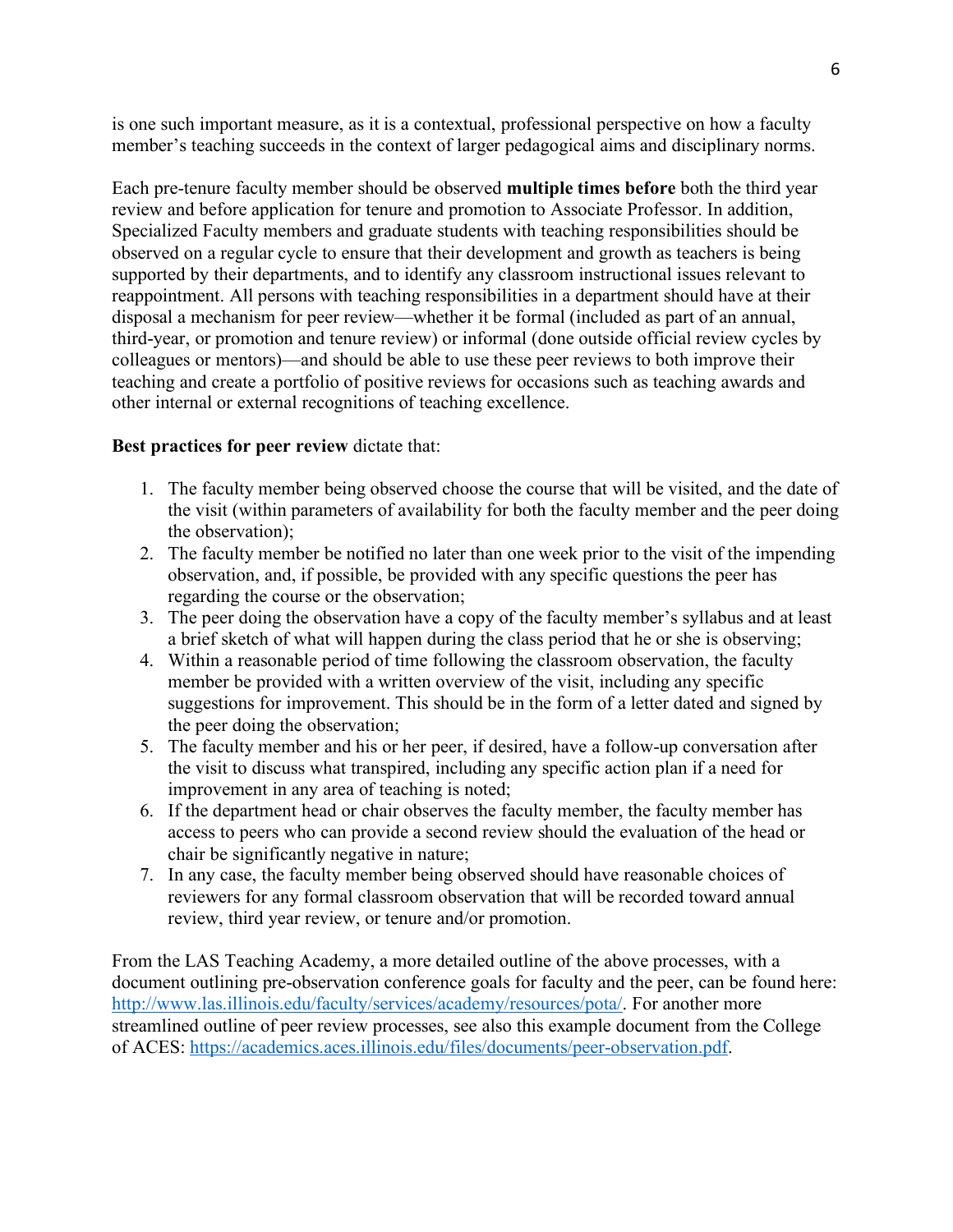Additionally, for a helpful rubric for the peer observation itself, see this document from the College of Engineering's AE3 program:

http://publish.illinois.edu/academyforexcellenceinengineeringeducation/files/2014/09/AE3-Peer-Observation-Instrument.pdf.

# **C.** *Faculty Self-Assessment*

A third and important mechanism for evaluation of teaching is the faculty self-assessment. This self-assessment may take many forms that are typically not formally published, but may be memorialized in the aggregate in a statement of teaching included in promotion and tenure review packets, as well as in other portfolios of teaching designed for awards or other recognition.

Self-assessment should be designed by the faculty member with his or her own goals in mind, and can be done periodically (i.e., every year) or more regularly (i.e., after every semester, or mid-way through each semester). It can be constructed to assess overall teaching goals across a number of courses, or be course or course-type specific (e.g., one's effectiveness in teaching graduate seminars versus undergraduate lecture courses). Most importantly, faculty selfassessment should be constructed to be flexible in its structure; to help faculty create pedagogical goals for themselves that connect to learning goals, formally or informally, for their students; and be both iterative and reiterative in nature. The self-assessment should be a central part of any faculty member's annual review, alongside peer reviews and ICES forms.

For a description of the typical components of self-assessment portfolios, as well as individual self-assessment documents, see this helpful overview at Washington State University's Center for Teaching and Learning:

https://www.washington.edu/teaching/teaching-resources/assessing-and-improvingteaching/evaluation/self-assessment/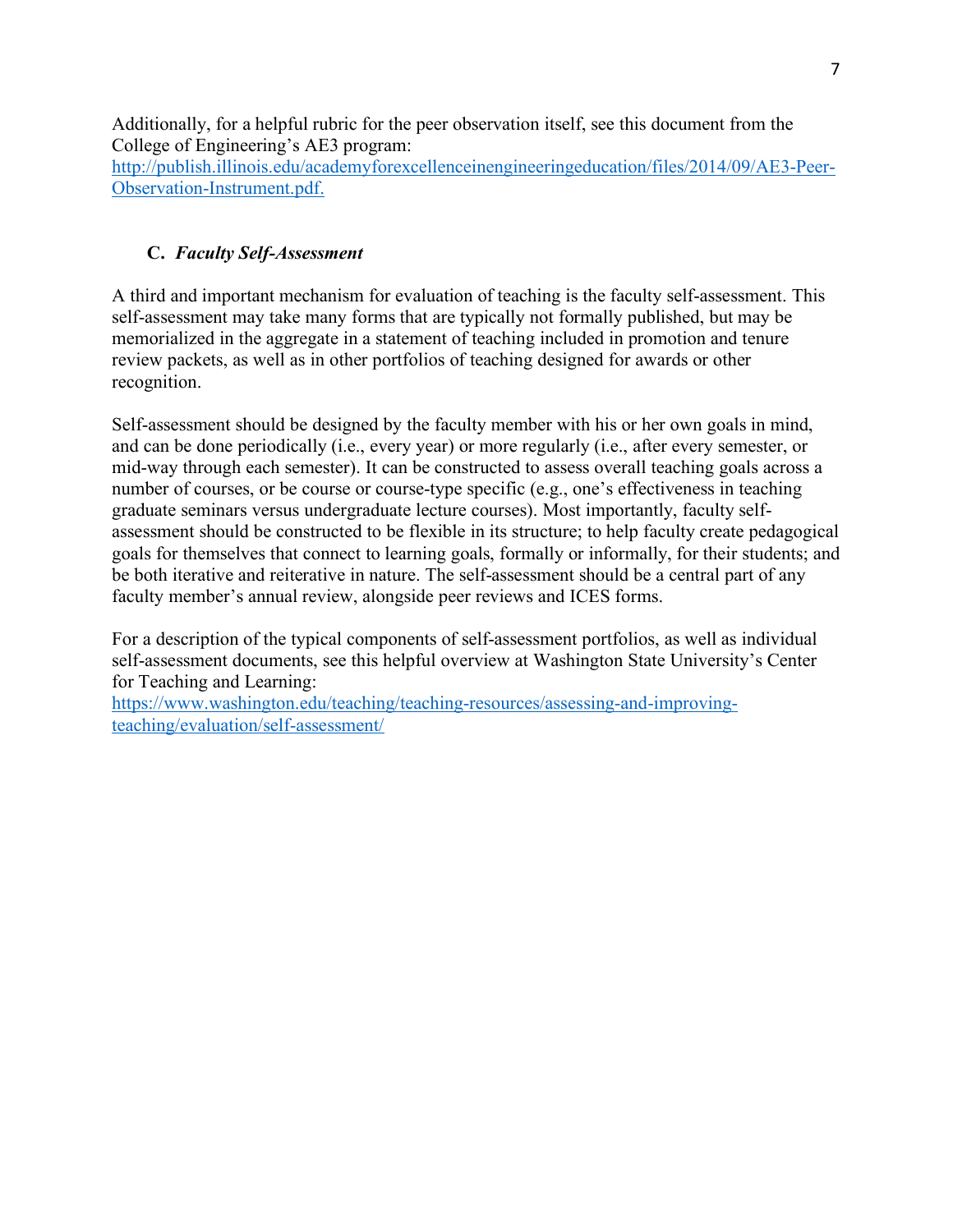#### **IV. Recommended Further Reading**

*Below is a partial list of resources not noted in the sections above that may be of use in constructing reviews of faculty teaching effectiveness, and/or in talking with faculty about documentation of their own teaching.*

- Miller, J. Elizabeth and Peter Seldin. "Changing Practices in Faculty Evaluation." *Academe*  May-June 2014. https://www.aaup.org/article/changing-practices-facultyevaluation#.WmesJUtG2fc
- Center for Research on Teaching and Learning, University of Michigan. *Gender and Student Evaluations: An Annotated Bibliography*. http://www.crlt.umich.edu/sites/default/files/resource\_files/gsebibliography.pdf
- Huston, Therese A. "Race and Gender Bias in Higher Education: Could Faculty Course Evaluations Impede Further Progress Toward Parity?" *Seattle Journal for Social Justice* 4.2 (2005). https://www.uis.edu/aeo/wp-content/uploads/sites/10/2014/09/Race-and-Gender-Bias-in-Higher-Education-Could-Faculty-Course-Ev.pdf
- Ohio State University Center for the Advancement of Teaching. "Writing a Philosophy of Teaching Statement." https://ucat.osu.edu/professional-development/teaching-portfolio/philosophy
- Ray, Victor. "Is Gender Bias an Intended Feature of Teaching Evaluations?" *Inside Higher Ed.*  February 11, 2018. https://www.insidehighered.com/advice/2018/02/09/teaching-evaluations-are-often-usedconfirm-worst-stereotypes-about-women-faculty
- Teoh, Siew Li, Long Chiau Ming, and Tehir Mehmood Khan. "Faculty Perceived Barriers and Attitudes Toward Peer Review of Classroom Teaching in Higher Education Settings." *SAGE Open* 6.15 (2016). http://journals.sagepub.com/doi/10.1177/2158244016658085
- Vassey, Craig and Linda Carroll. "How Do We Evaluate Teaching?" *Academe* May-June 2016. https://www.aaup.org/article/how-do-we-evaluate-teaching#.WmewE0tG2fe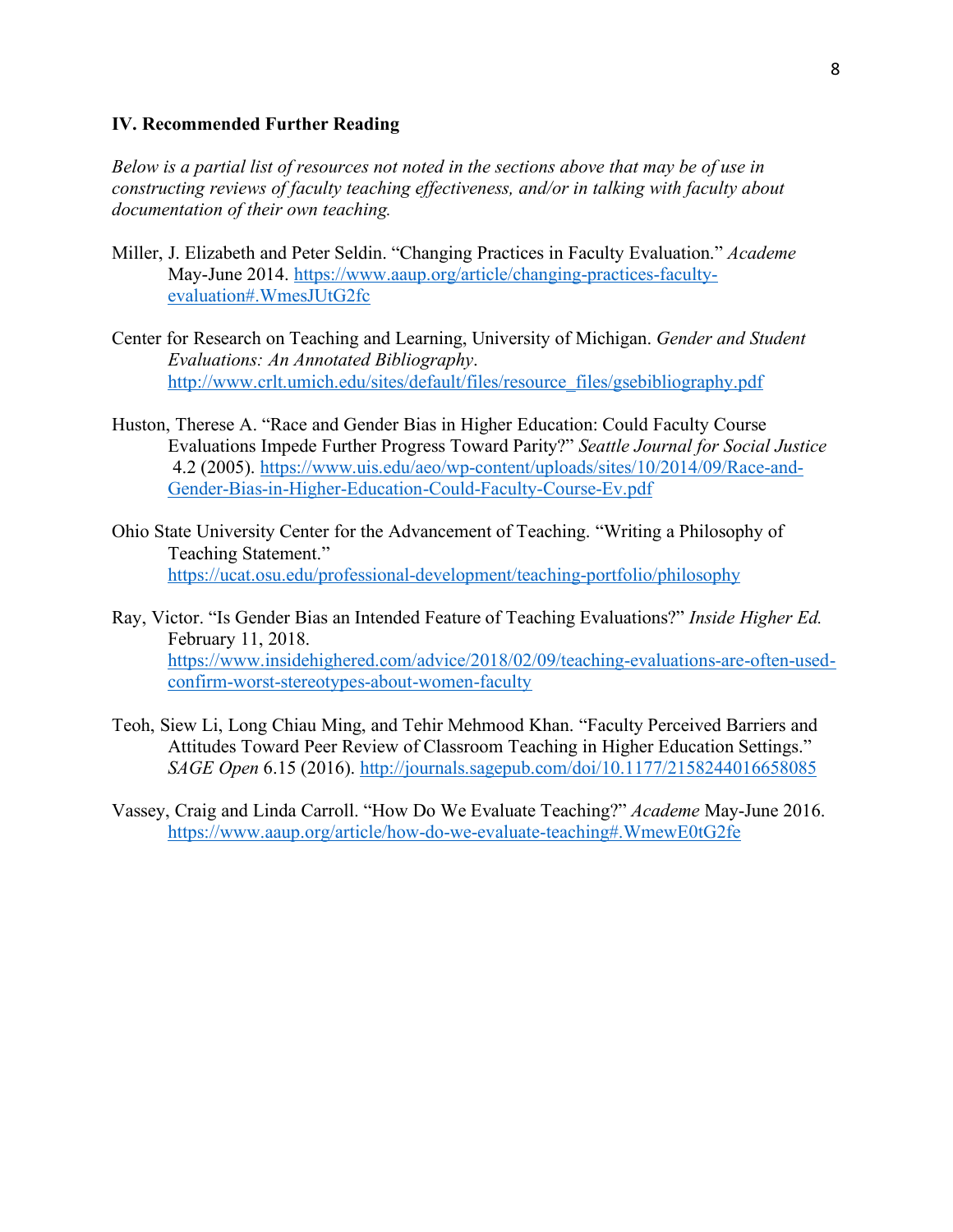# **Appendix:**

## **Guidelines for Evaluating Teaching Effectiveness for LAS Professors University of Illinois at Urbana-Champaign**

Faculty teaching responsibilities frequently fall into four broad areas: curriculum, classroom instruction, extra-classroom instruction, and teaching-related service. In addition, faculty members are increasingly making important contributions to instruction through the scholarship of teaching and learning. The evaluation of individual faculty members along these dimensions will vary according to a number of factors including departmental norms, assigned responsibilities, and rank. Listed below are indicators that have been found applicable in different disciplines for assessing teaching effectiveness, and that may be used as evidence in the required processes discussed in this document.

## **I. Curriculum: the development of course and curriculum content**

Evidence/Indicators:

- Syllabi with course goals and learning objectives
- Writing assignments, examinations, and other evaluation instruments
- Peer evaluations of course content from colleagues
- Comparison of course materials between sections of the same course
- Importance of instructor's courses for the departmental curriculum or disciplinary core
- Development of new courses or significant modification of existing courses
- Revision or development of new degree programs, curriculum, and the like
- Content suitability for and student performance in follow-on courses
- Grants and Awards for course or curriculum development

# **II. Classroom Instruction: teaching specific courses in standard classroom settings**

Evidence/Indicators:

- Lesson plans, Power Point presentations of lectures, and Websites for courses
- Student course evaluations ( e.g., ICES), written student comments, and other student input
- Multiple peer evaluations from colleagues
- Incorporation of technology into instruction
- Development of new teaching techniques, materials, or exercises ( e.g. simulations, case study materials)
- Guest lectures in other courses
- Awards for instruction

## **III. Extra-Classroom Instruction: teaching outside of standard classroom settings**

Evidence/Indicators:

- Direction of independent studies (graduate and undergraduate)
- Direction of senior honors theses, master's theses, and doctoral dissertations
- Membership on graduate review, qualifying examination, and dissertation/theses